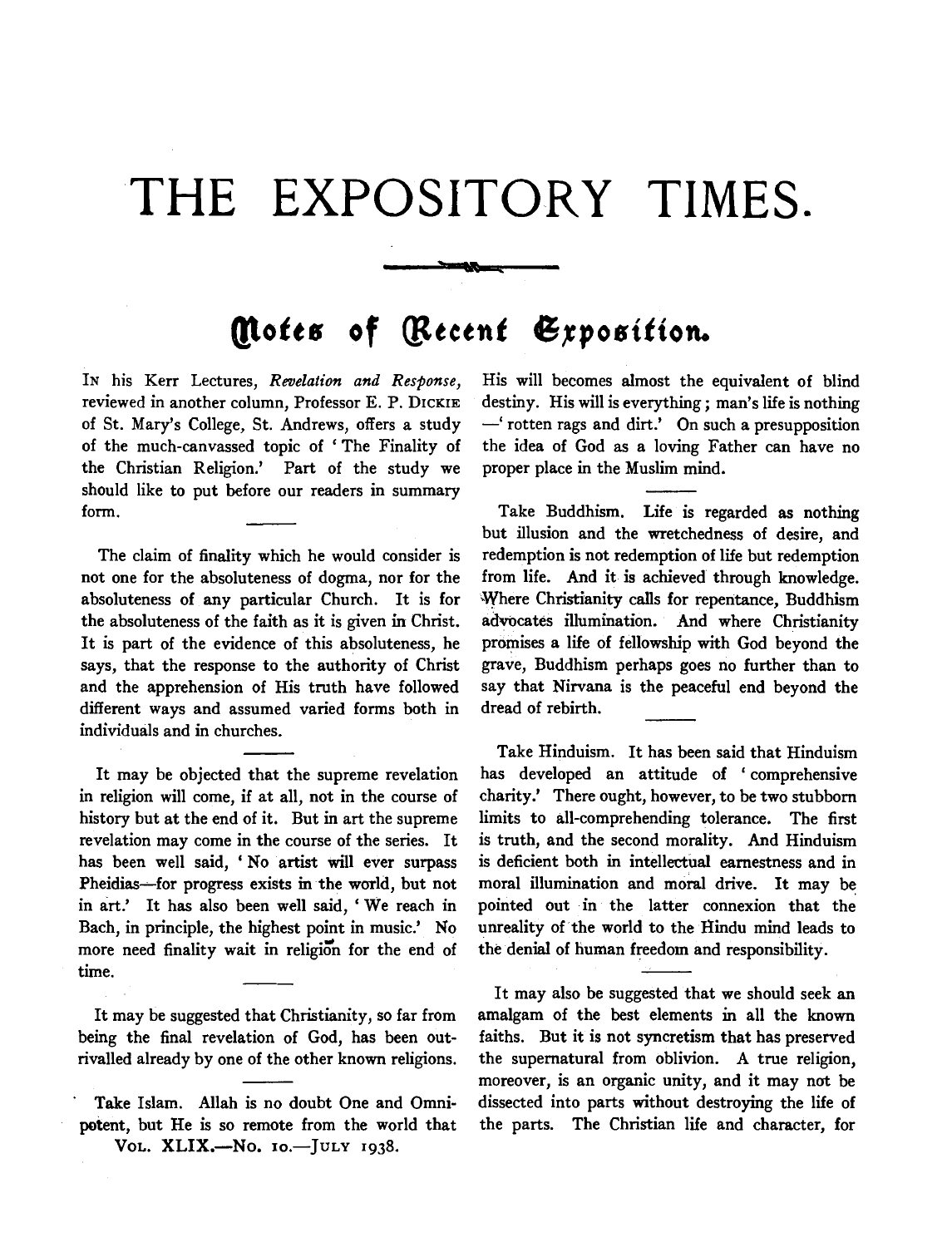which some would claim finality, cannot be separated from the Christian faith.

Because Christians have received their idea of God from the teaching and the life, death, and resurrection of Jesus, they know that there are' definite ' limits of syncretism.' Deny the existence of these limits and you deny the Christian idea of God. Deny the absoluteness of Christianity and you deny Christianity itself. But is there anything greater than holy divine love as seen in Jesus ? The redemption which is offered by Christ leaves no profound and legitimate longing unfulfilled.

There was a time when Natural Religion was in the ascendant and it was confidently believed that a true and sufficient knowledge of God could be attained by the unaided exercise of reason contemplating the data given in the natural and moral world. Roman Catholic theologians also give a high place to reason as being sufficient of itself to establish on a firm logical basis at least a theistic, if not a Christian faith. On the contrary, the Barthian school tends to depreciate reason and to set little value upon its testimony in these high regions, deeming it to be blinded and incapacitated by sin.

To most minds it will probably seem well to assume that the world will have something to tell of its Maker and will bear such traces of His handiwork as will throw some light upon His character and purpose. On this theme the Very Rev. W. R. MATTHEws, Dean of St. Paul's, recently gave a series of wireless talks which have now been published under the title of *Signposts to God*  (S.C.M.; 2s. 6d. net). These talks are most admirable in their clearness and simplicity combined with a fine persuasiveness which must have commended them to many hearers.

First of all, there are certain signposts in Nature. Not that these signposts are as clear as one could wish. The inconceivable vastness of the universe and the prevalence of suffering in it might be interpreted to mean that it was utterly indifferent to us or even hostile. But, on the other hand, the supreme impression which Nature makes on the mind is of overwhelming splendour and glory. There are moments when you catch your breath at the loveliness, and then 'one has the impression, difficult to define, that the landscape is trying to say something, that it is expressing some meaning or some emotion, which could not be put into words, though poets sometimes get near to it and it can be, in part, translated into music. . . . Shall we say that poets are simply fanciful persons who obscure the truth? We should be very foolish if we did, for the poetical mind is one way of apprehending Reality, and we shall not know Nature as it truly is if we do not give due weight to the poets' report of it.' The mind readily responds to the sentiment expressed in Addison's great hymn:

The spacious firmament on high, With all the blue ethereal sky, And spangled heavens, a shining frame, Their great Original proclaim.

Further, we have to consider what science emphatically teaches, that we ourselves are part *ot*  Nature. 'It is an admitted fact that Nature has produced mind, that in Nature we find beings with the capacity to think about Nature and to understand it.' This is a very significant fact, and not to be lightly explained away by saying that Nature has the potentiality of producing mind. The question is: How does Nature come to have that potentiality ? The answer which some of the world's greatest thinkers have given seems to be the only satisfactory one, namely, that Nature produces mind because it never was without mind.  $\cdot$  The picture which we form of Nature as  $\alpha$  mindless, impersonal, unheeding process or machine is an illusion which aflses because we think qf Nature as if mind were not included in it. In short, it seems that a consideration of Nature as a whole and not one mutilated aspect of it suggests that mind was with it and in it all the time, and supports the wonderful saying of St. John: "In the beginning was the Word or thought".'

Next we may read signposts to God in history.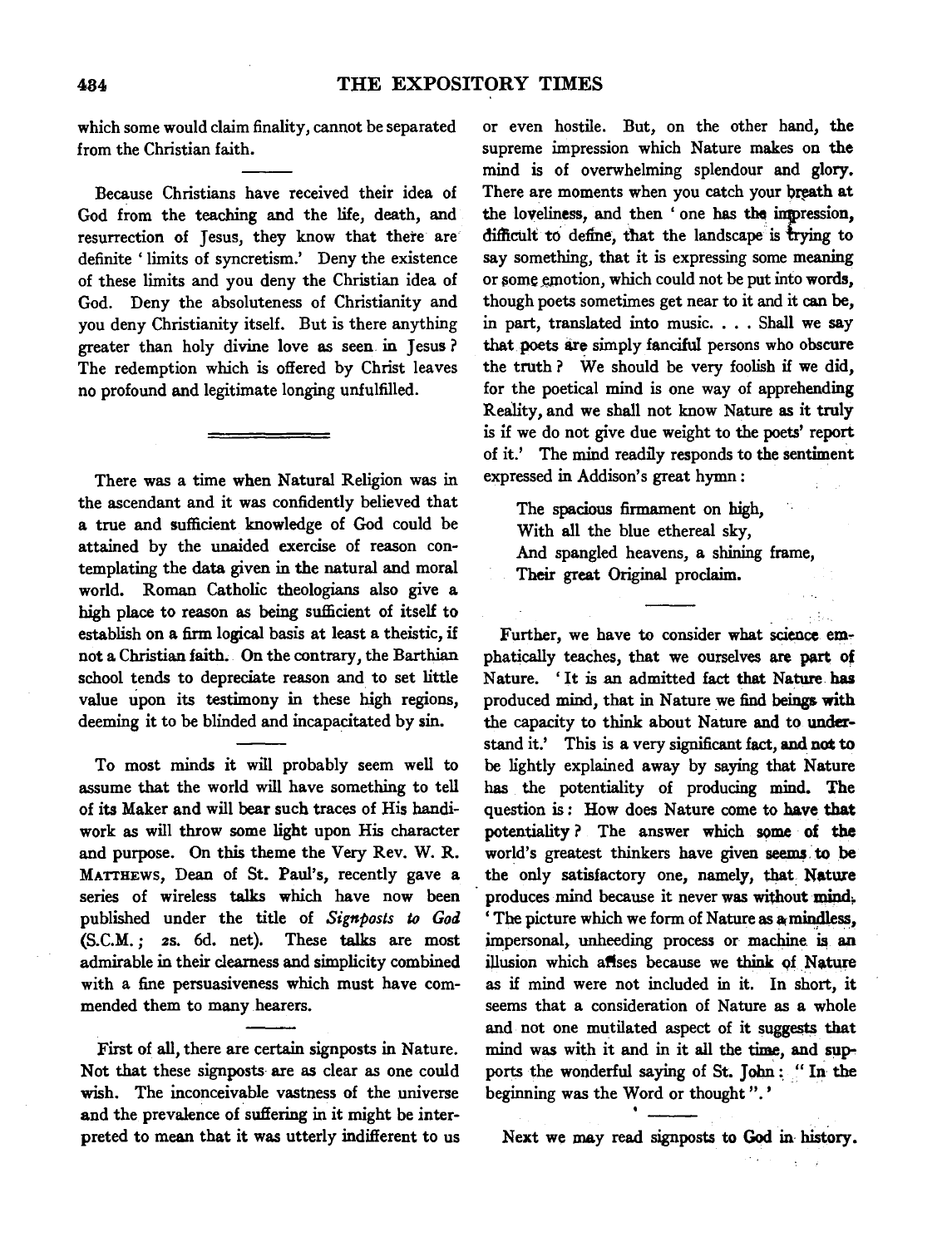The record here is interminable and confusing beyond words, yet we refuse to believe that it is 'a tale told by an idiot.' We feel that it has significance. Something, we are sure, is going on. There is not only movement but progress. This, by the way, is really a Christian conception. It stands in sharp contrast to the view held by ancient and by eastern thinkers that the movement is circular. Viewing the revolutions of the heavens and the succession of the seasons, it was natural enough to suppose that the history of the world was a succession of cycles, like the turnings of a wheel. But we in this evolutionary age have a rooted conviction that something is going on.

What is going on ? Man is working out his destiny. 'Humanity is the true and only hero of history, and the writing of any history, even the most limited in scope, is an attempt to add a chapter or a footnote to the adventure of the human race.' Man is free and has a destiny. There could be no interest in the story of an automaton. The Hebrew prophets were the first great men to think seriously about man's destiny, and there is profound truth in their conviction that history is the judgment of God upon nations. 'The great civilizations and empires which have arisen have fallen by many contributory causes, but invariably they seem to have decayed from within....The judgment of history is, at least partially, a moral judgment.'

It would appear then that the goal of history is to be found in the fulfilled destiny of man, a fulfilment which seems to point beyond time. In this connexion, the turning-point of history is manifestly the coming of Jesus Christ. Nothing has been the same since. ' Ever since that beginning in Galilee there has hovered before the minds of men the ideal of the Kingdom of God. For this reason Christendom has been the most restless, the most changeful, and the most progressive of all civilizations. Always the contrast between what they have and the Kingdom of God has awakened in men a longing for what they feel is their true home.' And so history, with Christ in its midstream, becomes a signpost pointing to God and heaven.

Another notable signpost is conscience, or, more generally, the moral life. The authority of conscience has been challenged on the ground that it speaks with different voices in different people, and that its origin is very lowly. Doubtless its origin is lowly, and as John Knox said to Mary Queen of Scots: 'Conscience, Madam, requires knowledge.' But we have to judge conscience by what it has become in the best of men, and we find among them a most impressive consensus about right and wrong. The significant fact is that in every human breast there is a voice which commands and forbids, which praises or condemns.

What does this point to? 'We seem to be led to the idea that there are two selves in question -what we call our ordinary self, largely governed by habit and convention, and a higher self, which steps in now and then and claims to take charge of the situation.' But we must go further if we are to acquit the man of conscience of being merely self-opinionated and stubborn. He acts on the conviction that in being true to his higher self he is also being loyal to a Divine Will. Thus conscience is our most valuable signpost to God. It indicates, more than do the others, ' not only that God is but *what* He is. We have a clue to His character, which perhaps was lacking in Nature and history. He is the meaning of the world, the source of the good which the saints and heroes see and serve, the ground of their assurance and the goal towards which they strive.'

There are also signposts to God of another sort which speak with the voice of authority. Many resent the very name of authority in religion. The only authority, they say, is truth. Let that be cordially granted, but consider to what an extent we depend on authority in every sphere of life. We simply could not live unless we accepted the testimony of others who have discovered or tested things for us. The strictest scientist cannot verify everything for himself. He builds on the work of his predecessors and accepts the evidence of experts in other fields. It is utterly senseless, therefore, for any man to say: 'I will listen to no authority.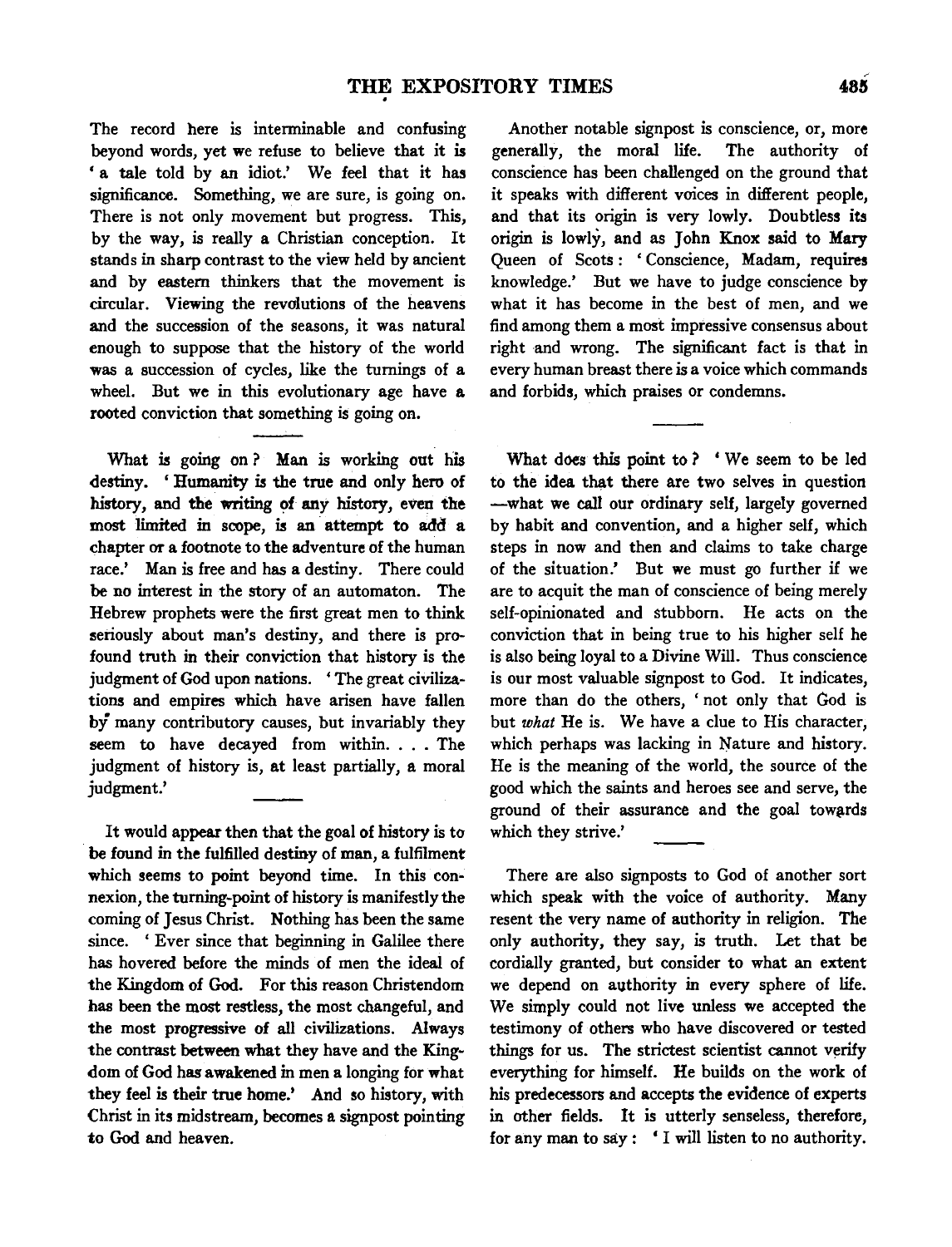I will think my own religion out for myself.' 'He is bound to end with a terribly meagre and shallow creed, for one very obvious reason. He has left out most of the data. He has not got the material for an answer. Does he suppose that the essential facts about the world are all disclosed to his own limited consciousness, or that his experience is equivalent to all the experience available?'

Any man of sense, conscious of his own limitations, will be profoundly impressed by the whole long history of religion in the world, and will hesitate long before he sets it down as only a vast illusion. Especially he will feel that the Hebrew religion, recorded in the Old Testament, with its complement and fulfilment in the New Testament, is profoundly significant. Then, ' there is a kind of authority in religion which is rather like the authority of the people who appreciate art or music. . . . There seem to be persons who have a peculiar sensitiveness to the spiritual world. These are the creative individuals in the history of religion.' They give a confident witness that they are in touch with God, and their witness is not lightly to be set aside. A similar authority belongs to the Bible which records such testimonies, and to the Church which enshrines and interprets them. They each in their own way witness to the Divine truth. And perhaps the most impressive thing is that they all point in the same direction, and when taken together they give a convergent testimony which presses with convincing force upon the candid mind.

In the published volume of his recent broadcast talks, *The Christian Faith* (S.C.M.; 3s. 6d. net), the Rev. J. S. WHALE, President of Cheshunt College, has a suggestive chapter on the Parable of the Importunate .Seeker, or of the Churlish Neighbour, in the eleventh chapter of Luke, which is a very good example of exposition at its best. The baffling thing about the story is that it is followed by the exhortation, 'I say unto you, Ask, and it shall be given you ; seek, and ye shall find ; knock, and it shall be opened to you,' as though the story meant : if man will not resist such persistence

indefinitely, neither will God;' that prayer means pestering God, keeping at it shamelessly until our requests are granted. Is this the thing Jesus wanted men to learn when they said to Him, Lord, teach us to pray?

President WHALE puts this idea aside as a ' degraded and degrading contention,' and proceeds to set forth what he conceives the teaching of the Parable to be. First of all, he reminds us of the fact, which we should never forget, that Jesus was, among other things, a poet and an artist. The Parables are works of art, and should be approached as such. They are not allegories, every detail of which is meant to have its interpretation. We have to look at the story as we look at a canvas by Rembrandt. Rembrandt will darken heavily every part of a head in order that one spot on its brass helmet may stand out brilliantly. But he does not thereby imply that the wearer of the helmet is a black man.

And surely when Jesus tells stories which perplex us because of the dark places in them *;* . when in one parable an unjust judge seems to stand for God and in another an unjust steward for a disciple; and when here a surly, ill-mannered man points by analogy to God, and when, apparently, intercession is likened to begging-ought we flot to remember the way of the artist ? The point is, how does the judge *act* ? What does this neighbour, hearing the cry for help, *do?* Jesus, being a great teller of stories, does what only great masters can do with power *;* He deliberately gives to His story · colour and high lights against a background uncompromisingly dark; He dares to bring out rightness of action by setting even wrongness of character in vivid contrast.

.He is painting a picture with importunity as its theme, and if there is to be a picture at all, it will give us analogies, not of character but of action. Surely the high light in this picture is not those details which are trivial and unedifying enough in themselves *;* the vital point on which all the light of the picture is focussed, so that it is withdrawn from elsewhere, is that God does hear the importunate cry of man for His care and blessing.